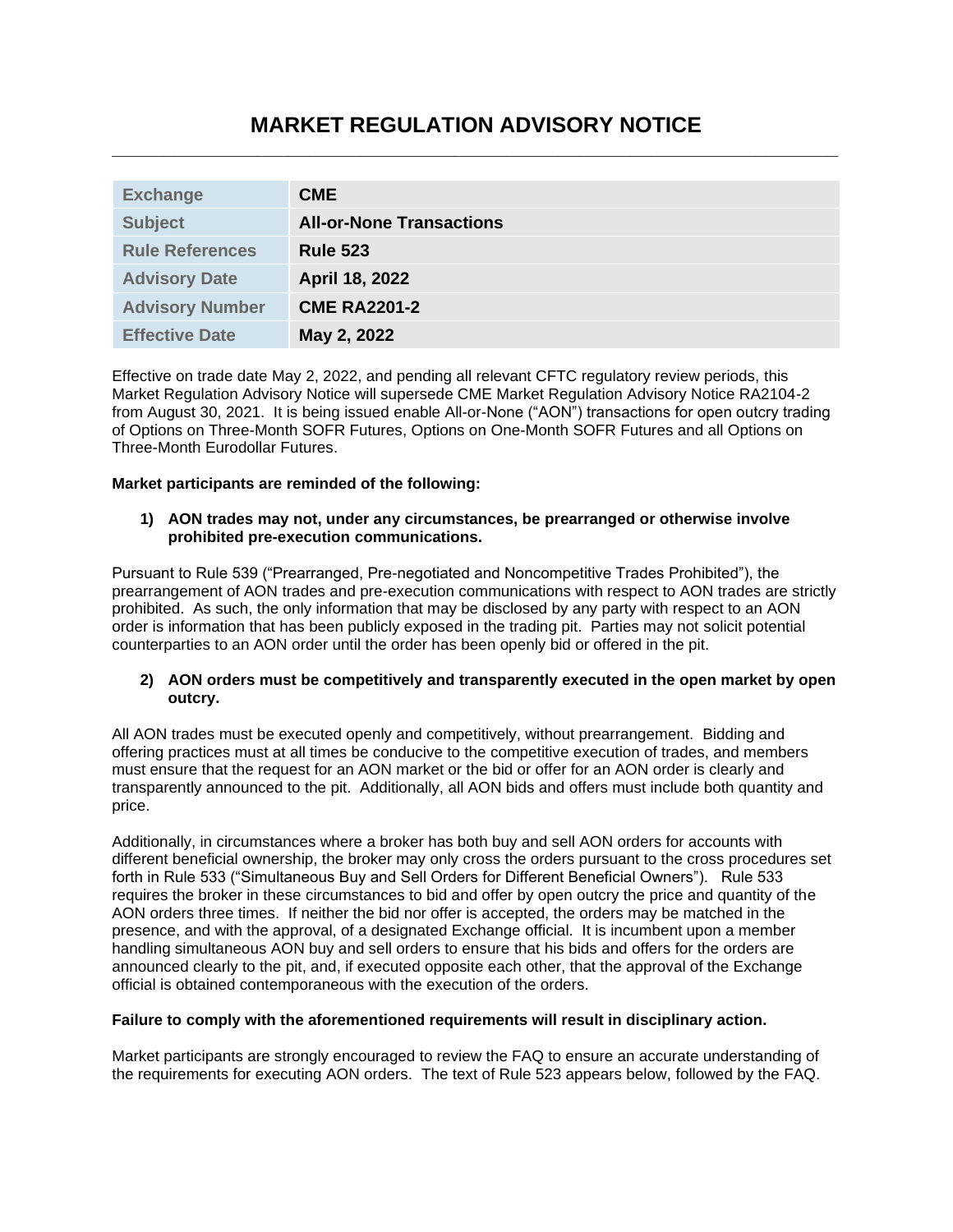CME RA2201-2 April 18, 2022 Page 2 of 4

# **Rule 523 ALL-OR-NONE TRANSACTIONS**

The Exchange shall determine the minimum thresholds for and the commodities in which All-or-None transactions shall be permitted. The following shall govern All-or-None trading:

- 1. A member may request an All-or-None bid and/or offer for a specified quantity at or in excess of the applicable minimum threshold. Such request shall be made in the pit designated for the trading of the particular transaction.
- 2. A member may respond by quoting an All-or-None bid or offer price. A bid or offer in response to an All-or-None request shall be made only when it is the best bid or offer in response to such request, but such price need not be in line with the bids and offers currently being quoted in the regular market.
- 3. A member shall not execute any order by means of an All-or-None transaction unless the order includes specific instructions to execute an All-or-None transaction or the All-or-None bid or offer is the best price available to satisfy the terms of the order.
- 4. An All-or-None bid or offer may be accepted by one or more members provided that the entire quantity of the All-or-None order is executed at a single price and that each counterparty to the order accepts a quantity at or in excess of the designated minimum counterparty threshold. Each order executed opposite an All-or-None order must be for a quantity that meets or exceeds the minimum counterparty threshold. Separate orders may not be bunched to meet the minimum counterparty threshold.
- 5. All-or-None transactions shall not set off conditional orders (e.g., Stop Orders and MIT Orders) or otherwise affect orders in the regular market.
- 6. All-or-None transactions must be reported to a designated Exchange official who shall record and publish the quantity and prices separately from reports of transactions in the regular market. The brokers executing All-or-None transactions must maintain a record of said transaction in accordance with Rule 536.

# **FAQ Related to CME Rule 523 All-or-None Transactions**

#### **Q1: What is an All-or-None ("AON") Order?**

A1: An AON order is an order that meets or exceeds an exchange-specified minimum quantity that can be executed only for its entire quantity and only at a single price. AON orders are permitted solely in Options on Three-Month SOFR Futures, Options on One-Month SOFR Futures and all Options on Three-Month Eurodollar Futures executed in the open outcry market during Regular Trading Hours.

#### **Q2: What are the significant differences between AON transactions and other trades executed via open outcry?**

- A2: 1. AON bids, offers and requests for a market must be for a quantity equal to or in excess of 4,000 contracts for options on Three-Month Eurodollar futures, 1,000 contracts for options on Three-Month SOFR futures and 250 contracts for options on One-Month SOFR futures. The contract minimum threshold applies to each leg of any spread or combination trade executed as an AON.
	- 2. Partial fills for an AON order are not permitted.
	- 3. The execution price of an AON order may be outside of the best bid/offer in the regular market.
	- 4. The price at which an AON order is executed does not elect conditional orders (e.g., stop orders, limit orders, MIT orders, etc.) in the regular market or otherwise affect such orders.
	- 5. AON transactions are reported separately from transactions in the regular market in the Time and Sales record.

## **Q3: May an AON order be executed opposite more than one counterparty?**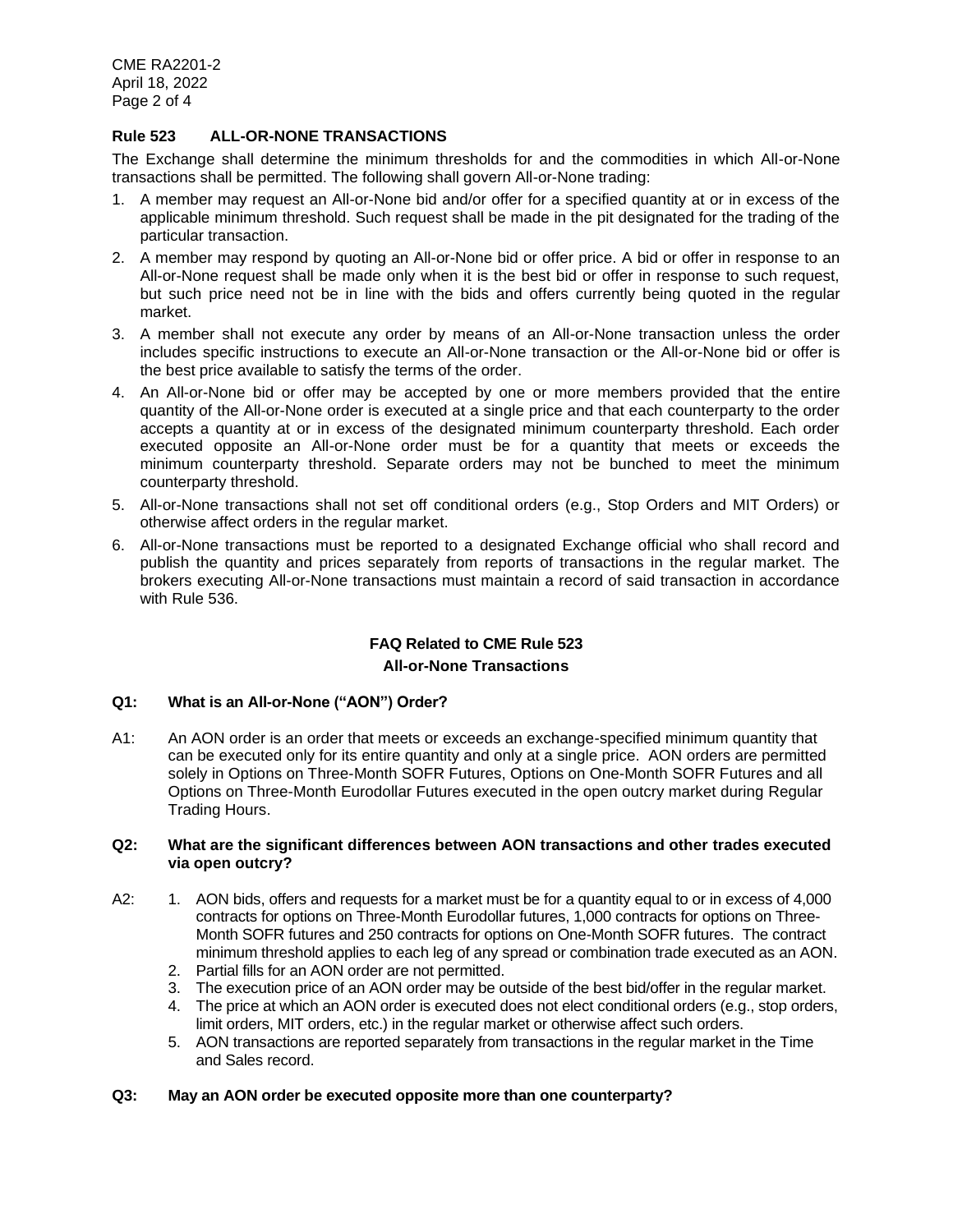A3: Yes. An AON order may be executed opposite multiple counterparties provided that the order is filled in its entirety at a single price and each opposing party to the order receives 10% or more of the AON order's full quantity.

#### **Q4: May a broker bunch separate orders to meet the counterparty minimum?**

A4: No. *Each* order executed opposite an AON order must be for a quantity that meets or exceeds the minimum counterparty threshold.

### **Q5: What is the proper procedure for initiating an AON transaction in the pit?**

A5: The initiator of the AON order may request an AON market for a specific quantity or make an AON bid/offer for a specific quantity and price. **Any requests for an AON market and all AON bids and offers must be made openly and clearly announced in the pit.**

A member may respond by quoting an AON bid and/or offer price and the quantity, at or above the designated counterparty minimum, that he is willing to trade. Brokers who have orders that independently meet the minimum counterparty quantity threshold may also bid/offer in response to a request for an AON market.

The individual representing the AON order must determine if the total quantity bid/offered is sufficient to satisfy the entire quantity of the AON order at a single price. If so, he will consummate the AON trade with the opposing market participants. Just as in the regular market, it is the broker's responsibility to allocate quantities if there is more than one opposing party.

#### **Q6: May two AON orders be crossed?**

A6: AON orders to buy and sell that are for different beneficial owners and are initiated **without prearrangement** may be competitively executed opposite each other in the open market. A single broker may directly cross two AON orders provided that the cross trade procedures set forth in Rule 533 ("Simultaneous Buy and Sell Orders for Different Beneficial Owners") are followed.

Additionally, a broker executing an AON order may not take the opposite side of the order, or any portion of the order, into his own account (or an account in which he has a direct or indirect financial interest or an account over which he has discretionary trading authority) unless the customer has provided prior written consent to waive the application of Rule 531.A. ("General Prohibition") and the broker complies with the cross trade procedures set forth in Rule 533.

#### **Q7: May intra-commodity options spreads or options combinations be executed pursuant to Rule 523?**

A7: Yes, provided that each leg of the spread meets the contract's minimum quantity requirement.

#### **Q8: Are spreads involving Eurodollar options versus Eurodollar futures or SOFR options versus SOFR futures permitted to be executed as an AON?**

A8: Yes, provided that at least one option leg of the spread order meets the 4,000 contract AON minimum order quantity and the quantity of the futures leg is the appropriate delta equivalent.

Questions regarding this Advisory Notice may be directed to one of the following individuals in Market Regulation:

Erin Middleton, Manager, Rules & Regulatory Outreach, 312.341.3286